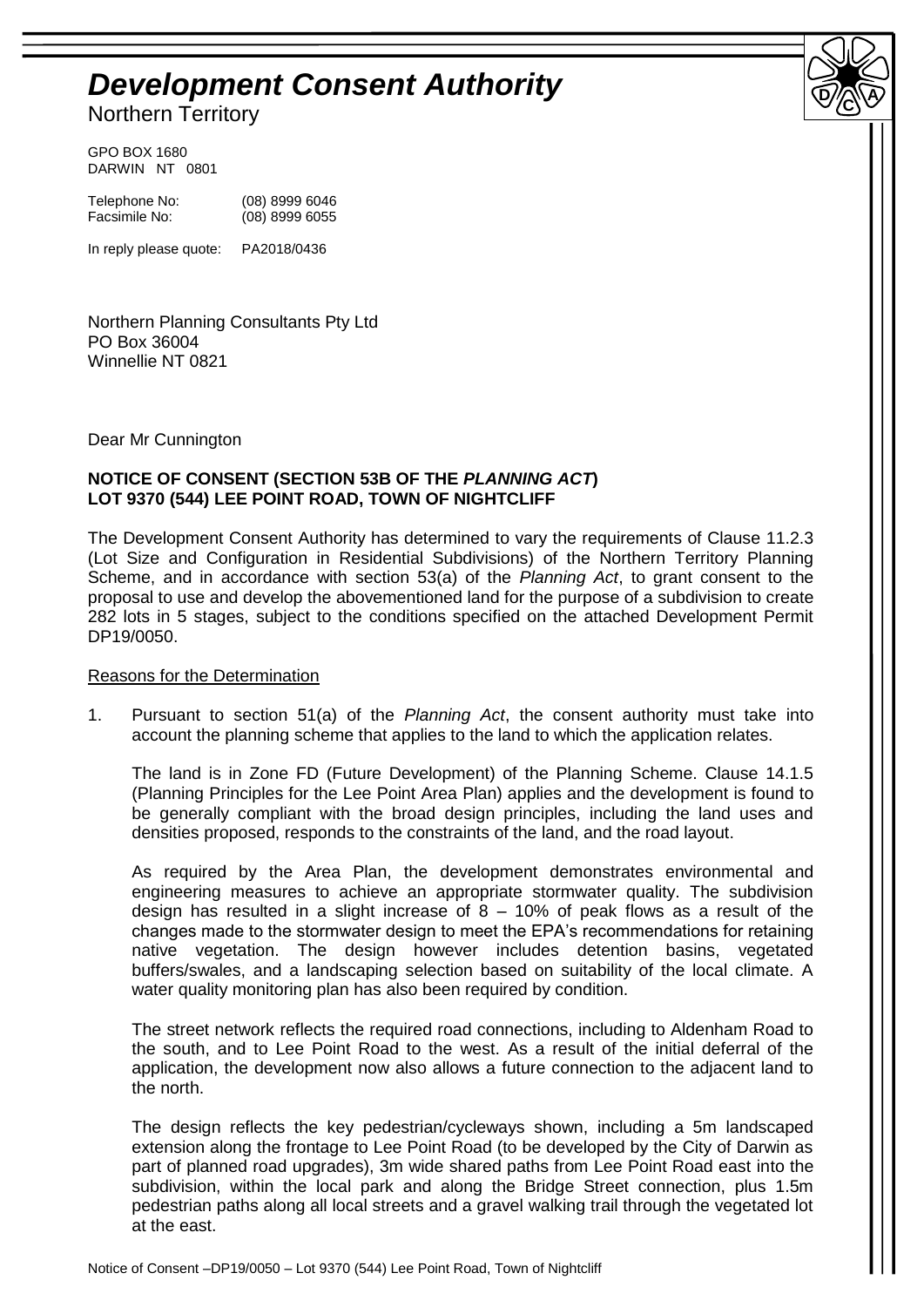The landscape design is assessed as providing quality public areas and open space, and includes playgrounds, picnic facilities, shelters, extensive shared paths, native trees, and the protection and relocation of Cycas armstongii. The landscape design also retains the existing Konfrontasi Cruciform adjacent to Lee Point Road at the north-western corner of the site, which is proposed to be integrated with native vegetation.

The Area Plan requires that the subdivision layout is responsive to climate, and material presented by the applicant demonstrates that the shape of the land including a narrow north-south dimension for urban residential development restricts the opportunity to create streets with the longest axis north-west and south-east. Australian Government guidelines suggest that in achieving environmentally sustainable homes, the lot orientation is more critical south of the Tropic of Capricorn where a balance of heating and cooling must be obtained, and north of the Tropic of Capricorn, while lot orientation is also important to take advantage of the prevailing breezes, airflow and breezes can still divert in and between dwellings through building design, positioning and landscaping. The lots are assessed as providing sufficient building envelopes to ensure built form can adapt to lot orientation, provide landscaping and shading, and take advantage of prevailing breezes.

The development has densities that comply with the Area Plan:

- The urban area, excluding the school and community centre lots is approximately 20.4ha in area. With 240 urban residential lots to be developed with single dwellings, this is a dwelling density of 11.76 dwellings per hectare which is within the intended range of 10 – 20 dwellings per hectare.
- The rural residential area is approximately 20.2ha in area. With 30 rural residential lots proposed, this is an area of 1 dwelling per 1.48 hectares which is also within the intended density of 2 dwellings per hectare.

The rural residential lots provide a buffer between the habitat of biting insects and the urban residential lots. The interim staging plan provided following the initial deferral now demonstrates that the urban lots are provided with a suitable buffer from the habitat of biting insects through an open wind buffer, until such time that the rural residential lots are constructed.

The subdivision includes a transition in residential densities with most lots along Aldenham Road to the south providing areas of 570m2 or 600m2, which is an average larger than the nearest lots in Muirhead, which are around 490m2 in area. One proposed lot has an area of 457m2, however this not significantly smaller and the overall treatment is considered an acceptable transition.

The Area Plan requires the provision of adequate land for education and community facilities and the subdivision includes a 3.25ha school site, a 0.21ha community centre site, plus a 2.46ha for active recreation. The location of the education and active recreation reserve lots have been reversed due to a requirement from the Department of Infrastructure, Planning and Logistics on behalf of the Department of Education through the developer agreement, and the reversal is proposed to mitigate any potential vehicle queuing issues related to the school at the Lee Point Road intersection during peak times. This change is considered acceptable.

The design includes 3 lots nominated for the development of a child care centre, café and sales office in the south-western corner of the site, at the Lee Point Road / Aldenham Road intersection. The Area Plan seeks to concentrate commercial and tourism uses to the west of Lee Point Road with these uses not shown in the proposed location. The proposed inclusion has merit as the 3 lots are central to the Lee Point suburbs, and the uses will service the surrounding dwellings with a child care centre in particular identified as a high need in this location. The uses are also separated from existing residential lots in Muirhead by Aldenham Road which provides a 20m buffer. The future application of Clause 8.3 (Setbacks for Commercial Uses Adjacent to Land in Zones SD…) will ensure a setback of commercial uses of 5m from the adjoining residential lots, including a landscaped visual screen of 3m within this setback, with this ensuring that the future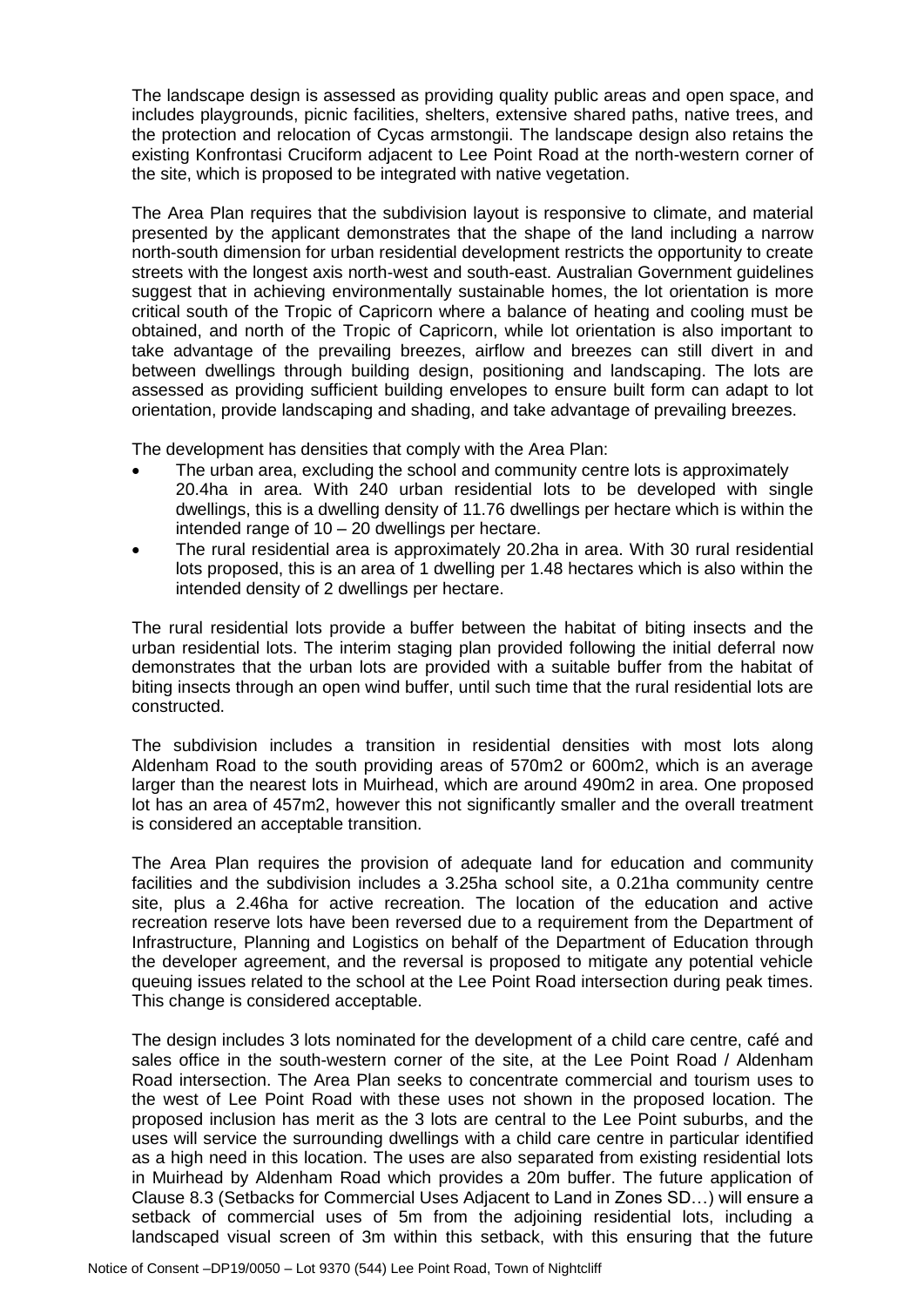developments are designed to minimise impact on immediately adjacent dwellings.

As the land is currently Zoned FD (Future Development), a condition requires that a proposed zoning plan be submitted and approved consistent with the description given in the application to provide an easy reference for the rezoning process, should construction on individual lots be intended prior to zone normalisation occurring, and also to confirm all lots are for the development of single dwellings only.

- 2. The urban parts of the subdivision are assessed as responding to the physical characteristics of the land as required by Clause 11.2.1 (Site Characteristics in Residential Subdivisions), with the subdivision largely comprising gradients of 1% to 2%, with some steeper areas up to 5% understood as being contained within the active recreation reserve. A condition is recommended to ensure the submission of site earthworks plans to demonstrate that excessive cut/fill/retaining walls are avoided. None of the areas where lots are proposed are subject to storm surge, and the subdivision formalises the natural drainage towards the south-east within defined drainage channels, with the 2.24ha area of monsoon vine thicket protected through continued stormwater flows.
- 3. The urban parts of the subdivision provide 11.1% public open space, which meets the minimum requirement of 10%, with this public open space comprising the active recreation reserve of 2.46ha plus a local park of 0.58ha. The subdivision is also integrated with community facilities including the school and site for a community centre to meet the requirements of Clause 11.2.2 (Infrastructure and Community Facilities in Residential Subdivisions) and the Area Plan. All dwellings in the urban area are within 400m of public open space. A total of 8 lots include rear boundaries adjacent to the local park, however clear views and logical pedestrian pathways are included such that the design is satisfactory.
- 4. A non-compliance is identified with Clause 11.2.3 (Lot Size and Configuration in Residential Subdivisions), the purpose of which is to ensure residential subdivisions contain lots of a size, configuration and orientation suitable for residential purposes. For lots over 600m2, minimum lot sizes 20m x 24.5m are required to meet the minimum building envelopes, and larger lot sizes on street corners.

Pursuant to Clause 2.5 of the Planning Scheme, the consent authority may grant a variation to this clause provided it is satisfied that special circumstances can be identified to justify the variation sought.

The changes made to the subdivision following the initial deferral have improved compliance with this clause. Originally 15 of the  $47$  'larger traditional lots' sized 600m<sub>2</sub> -800m2 sought a variation with this number now reduced to 5 lots numbered 56, 57, 79, 183 and 190.

The special circumstances identified relating to the 5 non-complying lots include the limited number of lots to which the non-compliance relates in the scale of the overall subdivision and that the irregularity in shape of the 5 lots generally arises as a result of both lot location and either, accommodating the adjacent road curve/drainage reserve, or to a corner truncation. In considering the circumstances, the 5 lots are still appropriately sized (one lot 602m2, with others sized 691-773m2), would be compliant with the building envelope requirements of smaller lots sized 450 – 600m2, and are still determined to be a size and configuration suitable for residential purposes as the clause intends.

5. Clause 11.4.5 (Subdivision of Land Zoned RR) relates to the 30 rural residential lots and ensures that rural residential subdivisions respond to the physical characteristics of the land, are integrated with infrastructure, and are of a suitable size and configuration. The rural residential lots are required to connect to reticulated water and sewer (or otherwise demonstrate soils are suitable for on-site absorption of effluent), provide for adequate drainage, and provide sealed roads. The rural residential lots comply with the maximum density of 2 dwellings per hectare as provided in the Lee Point Area Plan. The minimum lot size provided by Clause 11.1.1 (Minimum Lot Sizes and Requirements) for the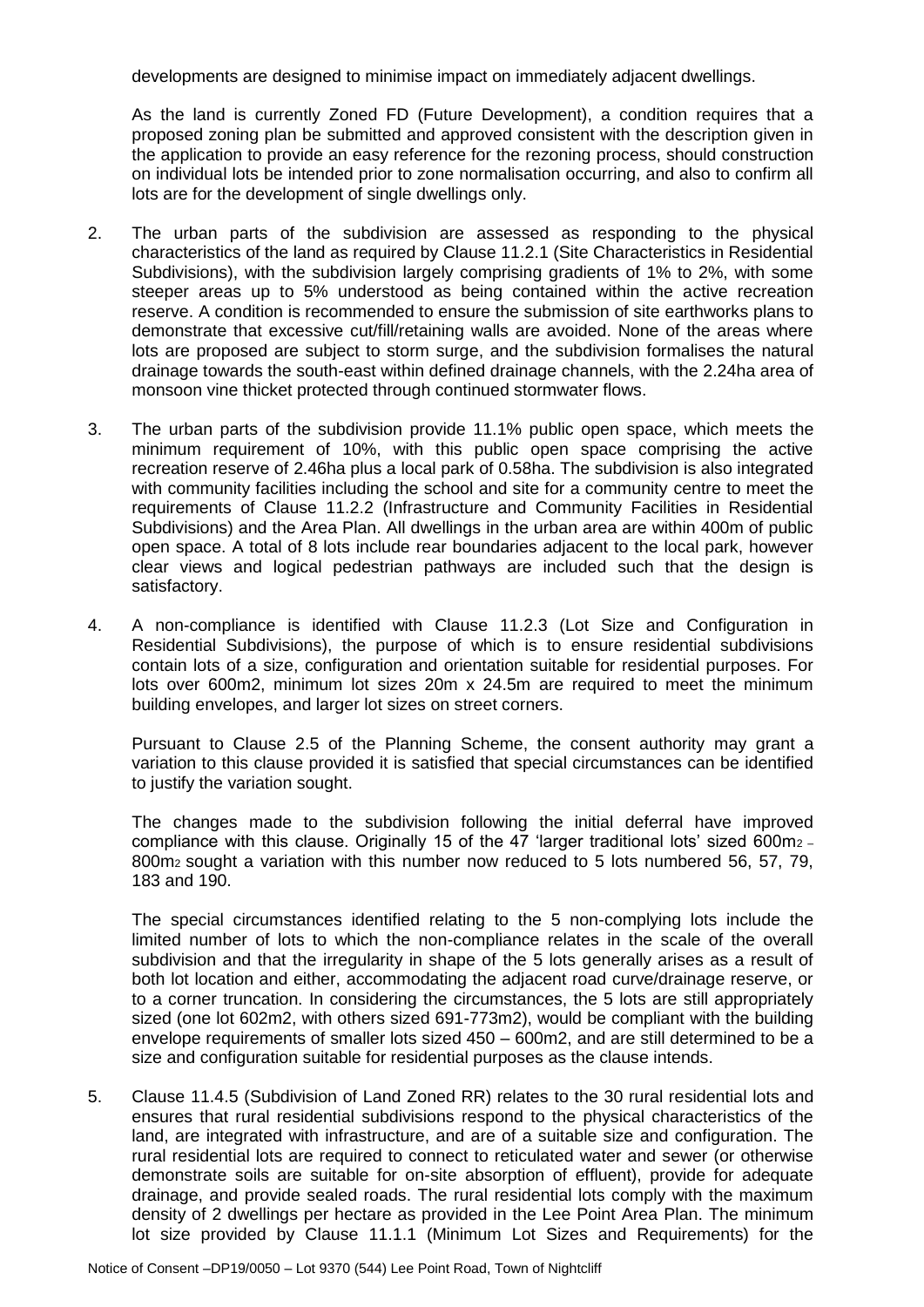intended Zone RR is 0.4ha of all unconstrained land. The land is identified as being constrained, with poor drainage and seasonal inundation, and in response, lots are proposed to be engineered with earthworks to receive sufficient land fill (expected fill volumes between 0.4m and 1.2m) to overcome these constraints and to ensure that lots are free draining. A condition is included to confirm that prior to the issue of titles, the lots be demonstrated as being unconstrained and suitable for the intended purpose.

6. Pursuant to section 51(e) of the *Planning Act*, the consent authority must take into consideration any submissions made under Section 49, and any evidence or information received under section 50, in relation to the development application.

A total of 12 public submissions were received during exhibition of the proposal and a further 8 members of the public also provided comments following the close of the exhibition period. The most frequently raised concerns related to the clearing of vegetation, removal of habitat, the lot sizes proposed and subsequently concerns that future housing will not be climatically suitable, limited setbacks and private open space for future housing, concerns with land suitability including due to drainage and seasonal inundation, stormwater impacts on Buffalo Creek, odour from the Leanyer Sanderson Wastewater Treatment Plant, and the level of consultation undertaken. Submitters also had concerns regarding the delivery of community uses and that these lots would not be properly formed. Other concerns related to increased traffic on Lee Point Road, that the developer should be made to upgrade Lee Point Road, and regarding road widths. Concerns also related to ensuring the developer was responsible for implementing the water quality management plan, ensuring the integrity of the retained native vegetation including during construction, through weed management and as a result of increased proximity of residents, protecting the integrity of the monsoon rainforest including through continued stormwater flows, that the total number of lots had increased through assessment, that the proportion of smaller lots had increased, that larger lots will be developed as duplexes, and that the rural residential lots would have reduced amenity as a result of the clearing and earthworks required. Requests were also made that residents of the suburb be actively educated regarding responsible cat ownership, and that regard be given to the demand or necessity for the additional lots in the Darwin residential market.

The EPA has provided its Assessment Report, addressing the impacts of the clearing of native vegetation and subsequent impacts to habitat and local fauna as a result of the development, and odour impacts, and this determination has considered the EPA's recommendations. The application was placed on public exhibition in accordance with the requirements of the Planning Act and comments from relevant service authorities have been taken into account with respect to road access, traffic, road widths and stormwater, water quality and the downstream impacts of the subdivision. A condition is imposed requiring a contribution payable to the City of Darwin for the planned upgrades of Lee Point Road. Service authorities have also required the use of a water quality monitoring plan, weed management plan, and construction environmental management plan which are required to be in place by the developer prior to development commencing. The stormwater plan detailed as part of the application and required to be approved by condition by the relevant agencies details how stormwater flows will be maintained to the monsoon rainforest. The total number of residential lots has remained unchanged through the assessment and although the proportions of the lots have changed, this has been included through the assessment. A condition requires the submission of a proposed zoning plan such that at the time of zone normalisation, the zoning will restrict all residential lots to be developed as single dwellings only. As discussed in earlier reasons, the development is compliant with the Area Plan, lot sizes, providing for the intended future residential densities. Regard has also been given to the subdivision layout and responsiveness to climate, and the land capability of the rural residential lots as discussed in a previous reason. The future development of individual lots will be subject to setback and private open space requirements including that lots of less than 600m2 provide suitable areas to allow for the planting of shade trees and to be sufficiently permeable to allow stormwater infiltration. Requests that the residents of the suburb be educated regarding responsible cat ownership, and residential market demands have been noted by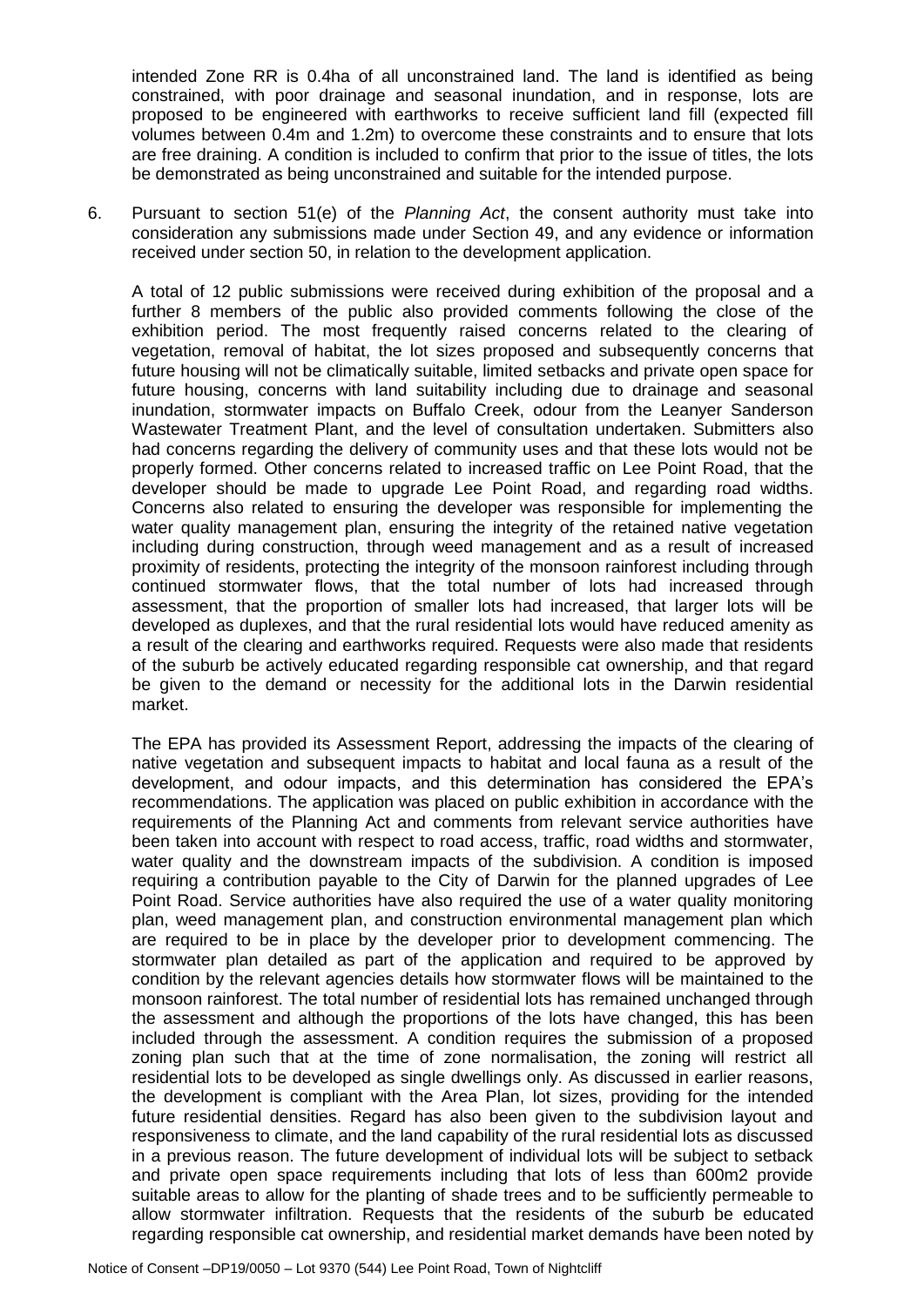the authority however are not a matter for consideration under the *Planning Act*.

7. Section 51 of the *Planning Act* provides that a consent authority must, in considering a development application, take into account (g) if a public environmental report, or an environmental impact statement, has been prepared or is required under the Environmental Assessment Act in relation to the proposed development – the report or statement and the results of any assessment of the report or statement under the Act.

The EPA has provided an Assessment Report, with the proposal (together with the separate subdivision to the west of Lee Point Road) assessed at the level of an Environmental Impact Statement. The Assessment Report included consideration of public and agency comment, regard to key environmental factors, activities that are likely to impact the existing environment, the potential environmental impacts and risks, and the significance of those impacts and risks, and the potential avoidance or minimisation/mitigation measures to reduce potential impacts and risks to acceptable levels and to meet EPA objectives.

The Report states that the development could proceed if all recommendations are implemented, and also that the environmental commitments, safeguards and recommendations detailed in the EIS, the Assessment Report and the final management plans be implemented to deliver acceptable environmental outcomes. The assessment including the 15 recommendations have been addressed and conditions recommended relating to construction management, the broader communication of construction with stakeholders, compliance with the EPA Noise Guidelines for Development Sites, protection from biting insects, caution notices relating to lots shown within the biting insect buffer, caution notices for lots included within the odour buffer to the Leanyer Sanderson Wastewater Treatment Plant, and offsets required by the Australian Government relating to the impact to the black-footed tree-rat.

Following the initial deferral of the application in meeting 2 of the EPA's Recommendations relating to the location of stormwater infrastructure and the retention of native vegetation at the eastern parts of the subdivision, the developer submitted an application requesting to alter the development under clause 14A of the *Environmental Assessment Administrative Procedures (EAAP).* The application included clarification of the location of stormwater drains. The EPA has confirmed that the altered proposal did not require further assessment under the *Environmental Assessment Act.*

Agency requirements relating to environmental aspects separate from the Assessment Report have included a water quality monitoring plan for Buffalo Creek, a weed management plan, and an erosion and sediment control plan, which and are also included in the conditions.

8. Section 51(j) of the *Planning Act* requires the consent authority to take into account the capability of the land to which the proposed development relates, to support the proposed development and the effect of the development on the land and on other land, the physical characteristics of which may be affected by the development.

The land suitability assessment included with the application identified that the rural residential lots will require fill to overcome the constraints of the land. As addressed in a previous reason, a condition has been included to ensure the land is demonstrated as being entirely suitable.

The land is affected by biting insects. In order to provide an adequate separation to the urban residential lots, the rural residential lots provide the required buffer as shown on the Area Plan. Through deferral of the application, stages 1 & 2 of the subdivision now also ensure an adequate separation through an open wind buffer. Through condition, the design of the stormwater system is also required to minimise the potential for the unintended creation of mosquito breeding.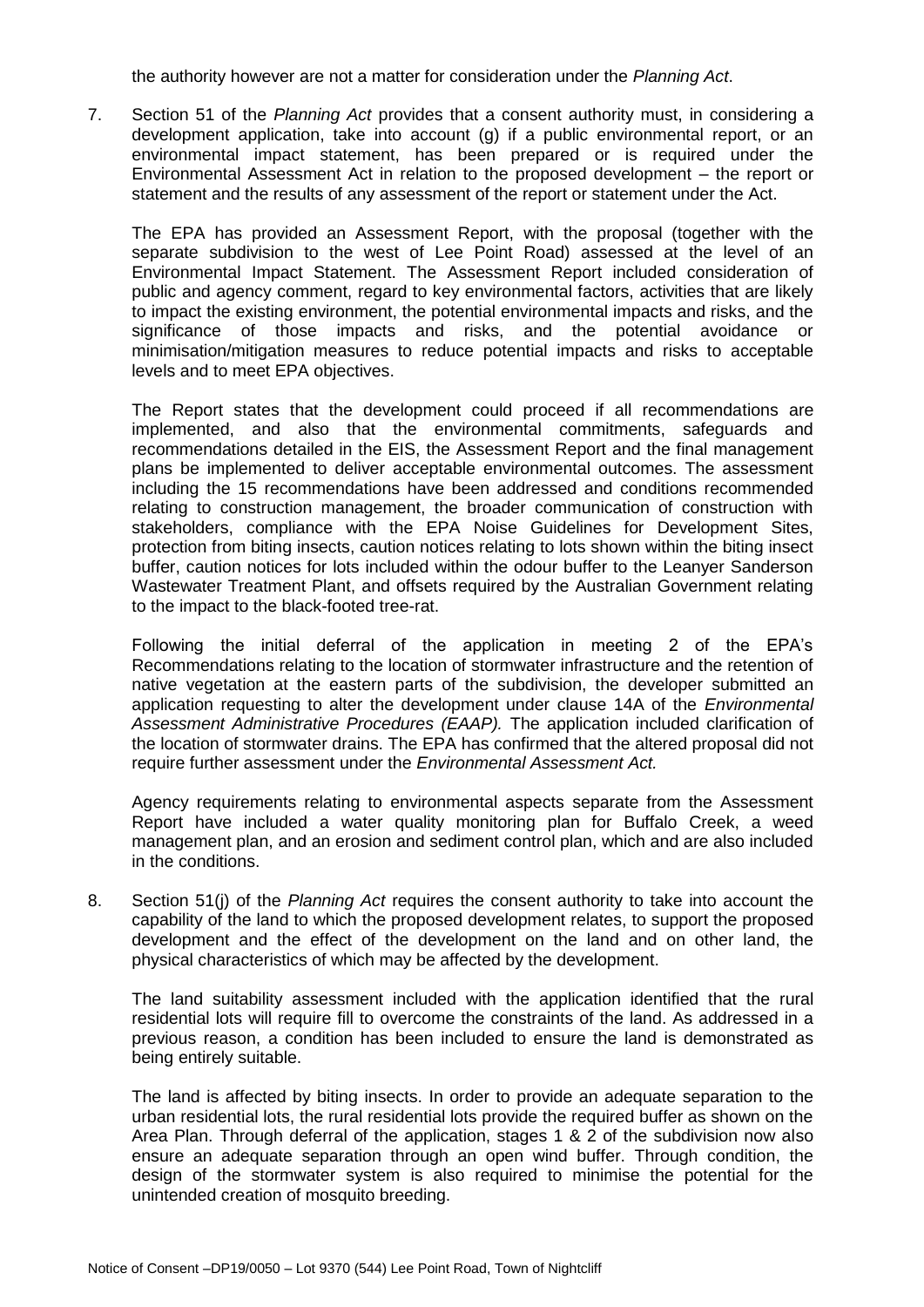Where the urban lots are proposed, the land is described as sloping from the west to the east, with gradients of 1% to 2%, and some steeper areas up to 5% contained within the active recreation reserve lot. A condition is included for the submission of site earthworks plans demonstrating that excessive cut/fill/retaining walls be avoided for individual lots. Conditions requiring an erosion and sediment control plan also minimise any dust and erosion risk from the subdivision.

9. Section 51(k) of the *Planning Act* requires that the consent authority take into account the public facilities or public open space available in the area in which the land is situated and the requirement, if any, for the facilities, or land suitable for public recreation, to be provided by the developer.

Clause 11.2.2 (Infrastructure and Community Facilities in Residential Subdivisions) requires a minimum of 10% of the urban subdivision area to be provided as public open space and a total of 3.04ha or 11.1% is calculated, including the active recreation reserve and local park, which allows all urban dwellings to be located within 400m walking distance. Additional areas include drainage reserves and retained vegetation at the east, which provide further opportunities for recreation including walking paths. The subdivision includes land for the development of a school, community centre, and child care centre which are also contributing to the overall provision of community facilities.

10. Section 51(m) of the *Planning Act* requires the consent authority to take into account the public utilities or infrastructure provided in the area in which the land is situated, the requirement for public facilities and services to be connected to the land and the requirement, if any, for those facilities, infrastructure or land to be provided by the developer for that purpose.

Conditions are included to ensure the stormwater design meets the requirements of the relevant authorities, that approval for the landscape design is sought, approval for the traffic impact assessment report addressing intersection priority and minimum collector street carriageway widths, that public transport details be provided, and that an updated water and sewer master plan be provided. The developer is also required by condition to contribute to the planned Lee Point road upgrades.

11. Section 51(n) of the *Planning Act* requires the consent authority to take into consideration the potential impact on the existing and future amenity of the area in which the land is situated.

The subdivision will result in a change to the amenity of the local area, as the land is currently undeveloped. The subdivision has been assessed as largely according with the broader strategic planning in the Lee Point Area Plan, and is consistent with the intended future amenity of the area, in terms of the land uses, densities, open space and road layout. The development has included a 5m landscape strip along the Lee Point Road frontage which provides a softening of the development as viewed from Lee Point Road, and is in addition to the shared path proposed by the City of Darwin as part of its planned upgrades. The frontage along Lee Point Road includes only 3 lots with side boundaries fronting Lee Point Road and the landscape plans propose a consistent aluminium vertical slat fencing along these boundaries.

The subdivision also includes 3 lots to be developed as a child care centre, café and a sales office at the south-western corner of the site. This is expected to provide for improved amenity through additional community activity and facilities for the subdivision and surrounding areas, noting that the Aldenham Road frontage provides a separation to the existing adjacent residential lots in Muirhead to the south and that through setbacks and landscaping treatments, the design can achieve an appropriate internal buffer to the proposed lots. Residential lots along Aldenham Road also provide an average lot size above those in the existing development of Muirhead to the south, which provides an appropriate residential interface.